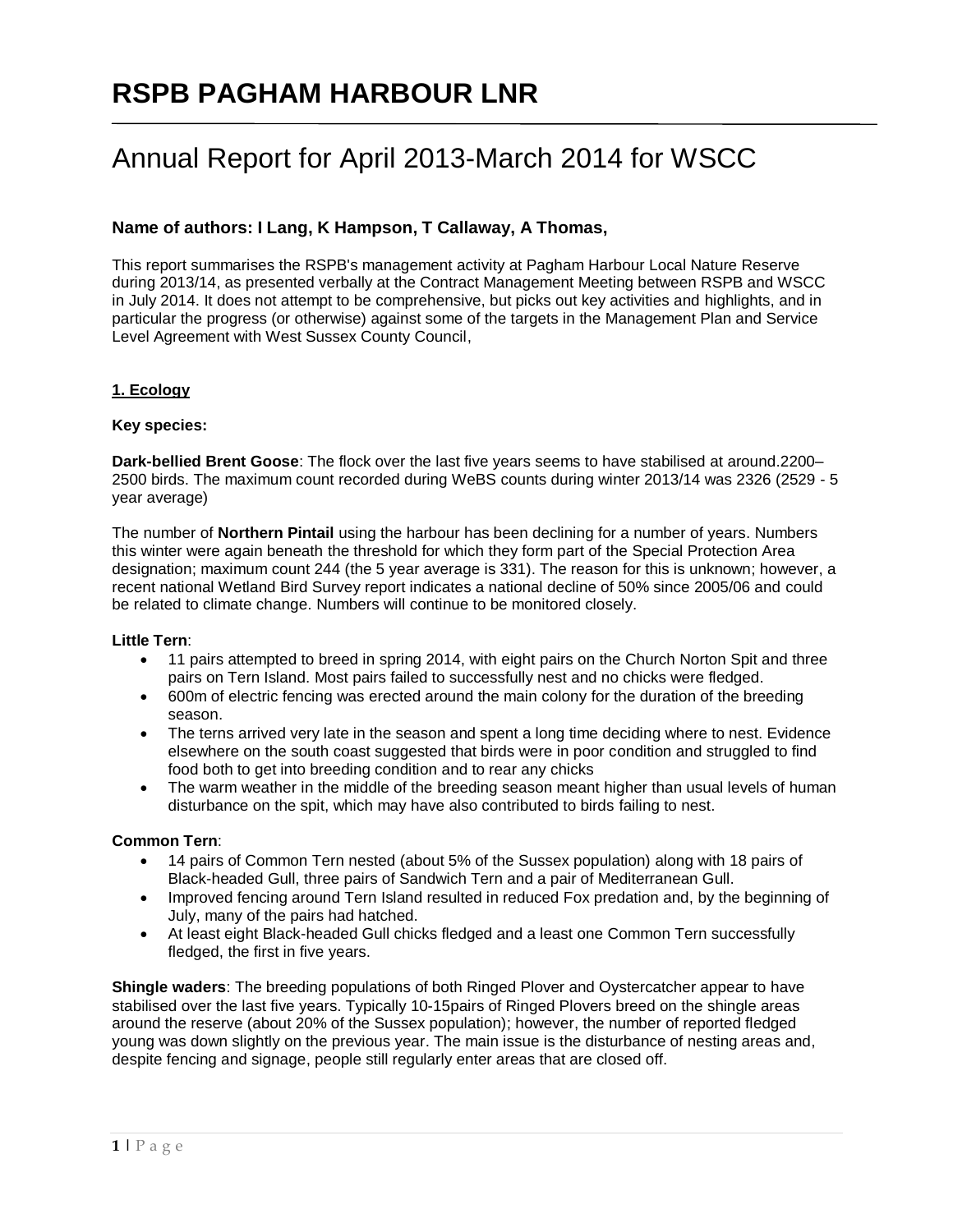Oystercatchers continue to slowly recover from a crash in the breeding population in the late 1990s. Twelve pairs bred (about 20% of the Sussex population) and, for the first time in four years, two pairs successfully fledged a total of four chicks from Tern Island. They primarily use the shingle spits; however, in recent years they have also breed in the surrounding agricultural land including Slipe Field, Halsey's Farm and Ferry Field.

**Breeding waders of wet grassland**: 9 -10prs of Lapwing set up territories on Ferry Pool, but only seven pairs nested. There were no other nesting attempts anywhere else on the reserve. One adult was found dead in the road killed by a car and a second body was found predated. No young were fledged despite several nesting attempts by each pair.

A project to monitor Lapwing nesting attempts and breeding productivity will commence in 2014 using data loggers and nest cameras to try and understand the reasons for low breeding productivity. Three pairs of Redshanks also nested on Ferry Field but no chicks were seen.

**Little Egret**: Little Egrets breeding on the reserve has been a success story. The first pair bred in 2003 and they peaked at 17 pairs in 2008. Successive severe winters in 2008/09 and 2009/10 drastically reduced the number of pairs. Since 2011 there has been a steady recovery with five pairs fledging nine young in 2011 and 16 pairs rearing at least a dozen young in 2013 (perhaps 25% of the Sussex population).

**Grey Heron**: The heronry held steady at six pairs in Owl Copse.

**General bird breeding results**: Despite a cold start to the spring, the generally drier and warmer late spring in 2013 saw the first increases in the breeding population of several important species for five years. Reed Buntings reached 13 pairs holding territories and the fall in breeding Skylark numbers was also reversed. Linnet also continued to do well with the population stabilising at around 24 pairs.

Turtle Dove have recently declined to become only a sporadic breeder; however a few individuals are regularly recorded during passage periods and there is the potential to re-gain a breeding population if further scrub areas are planted to increase suitable habitat. In February 2014 the initial stages of a project to increase scrub around Church Norton was started. An application to English Heritage was prepared for march 2014 for submission. The plan is to carry out planting work in winter 2014-15. In autumn 2013, a seed mix for Turtle Doves was planted in Slipe Field to provide an early seed source for breeding birds.

**Reedbed/ fen/ freshwater rifes/ pools**: A dry summer increased the opportunity for catching up with the management of the reedbeds in the winter of 2013-14; however, a tidal surge in December 2013 inundated the reed areas and prevented further cutting of those reedbeds which the RSPB has the authority to manage (note that there are several areas within the LNR which are the managmeent responsibility of the landowner, not of the RSPB). After this, the wettest winter on record meant that all the reedbeds were flooded throughout the winter.

The new Management Plan includes plans to start reed management in other areas, in particularly Long Pool where a period of successful reed growth has rapidly spread across the saline lagoon.

**Water Voles**: Populations were monitored in partnership with Manhood Wildlife & Heritage Group. Winter flooding may have enabled populations to colonise new areas along with reduced mortality due to mild conditions.

**Moths**: A single trap was run to monitor the rare Flame Wainscot out in Mill Pond Marsh. This proved successful with 17 individuals recorded, the highest for a single trap. It seems that despite a cold and wet winter 2012/13, the moth was not affected

**Slipe Field**: Despite the weather, the majority of the spring/summer nectar crop germinated (90% germination). In August, a seedmix for Turtle Doves was sown a long with another winter mix. Despite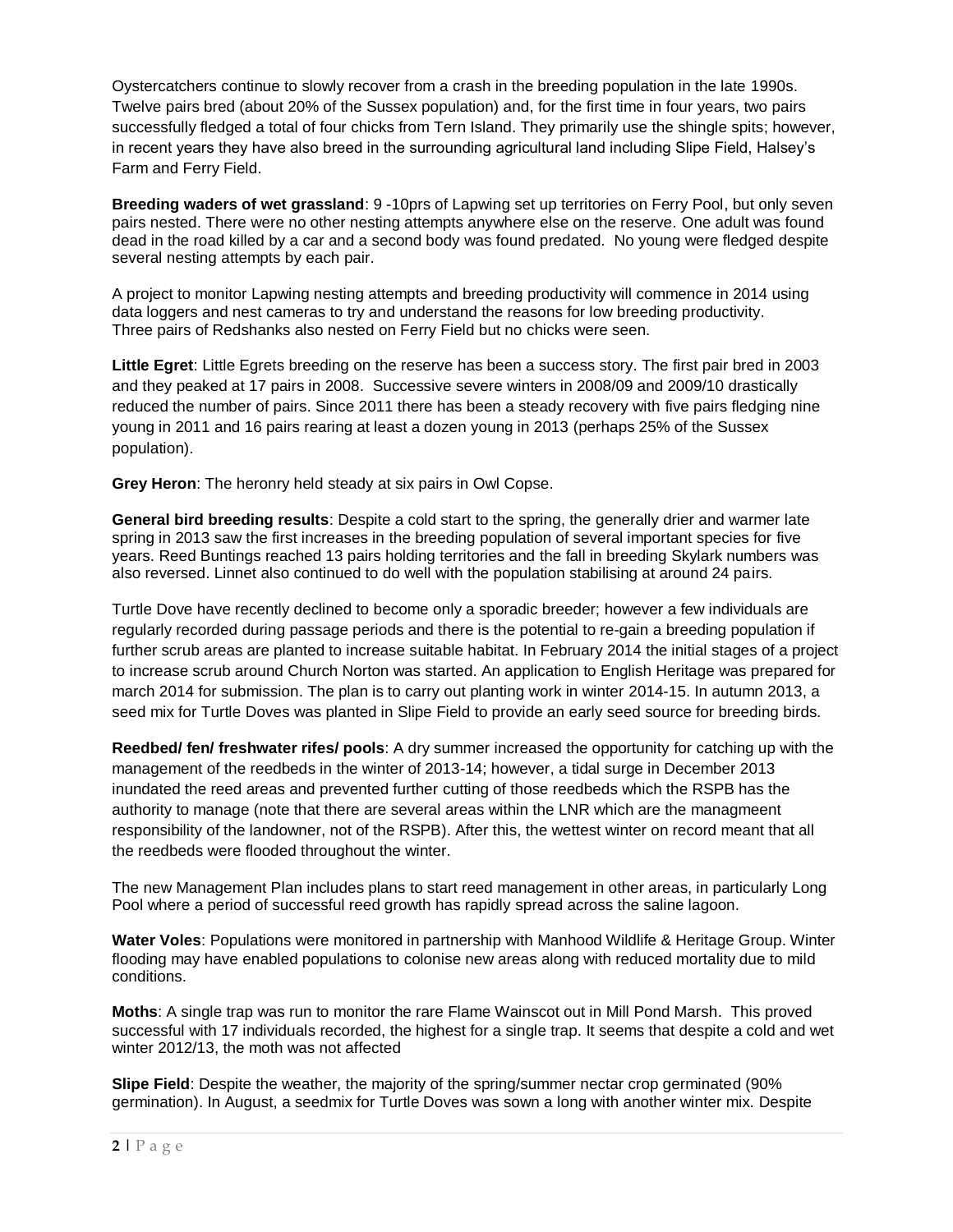waterlogging of the soil the subsequent winter causing low levels of germination, the area still proved popular for small finches and bunting; however the mild winter 2013/14 meant that over-wintering numbers were the lowest since the project started.

#### **Non-Native Invasive Plants**

| Is there a system for regularly checking for<br>new alien plants on the reserve? |                                                        | No                                                                                                                                                                                     |
|----------------------------------------------------------------------------------|--------------------------------------------------------|----------------------------------------------------------------------------------------------------------------------------------------------------------------------------------------|
| <b>Priority Black</b><br>Species *                                               | Yes/No for each<br>species occurring on<br>the reserve | Are Elimination or Control measures in place?<br>Mark E, C or No                                                                                                                       |
| Floating pennywort<br>Hydrocotyle<br>ranunculoides                               | <b>YES</b>                                             | E, working in partnership with Environment Agency to remove from<br>Pagham Rife                                                                                                        |
| Rhododendron<br>(Phytophthora)<br>Rhododendron<br>ponticum                       | <b>YES</b>                                             | Have been controlling in a small area of woodland up till 2012.                                                                                                                        |
| Alert list**                                                                     |                                                        |                                                                                                                                                                                        |
| Japanese knotweed<br>Fallopia japonica                                           | <b>YES</b>                                             | Small areas adjacent to the woodland at Norton Priory have<br>provided advice to Landowner to eradicate.                                                                               |
| Sycamore<br>Acer<br>pseudoplatanus                                               | <b>YES</b>                                             | Have been controlling in a small area of woodland up till 2012.                                                                                                                        |
| Other***                                                                         |                                                        |                                                                                                                                                                                        |
| Red Valerian                                                                     | <b>YES</b>                                             | Has been spreading across both Pagham and Church Norton<br>Vegetative Shingle Spits. At present investigating best control<br>methods but little information on the subject available. |

**2. Archaeology**: It was not possible to graze the mound at Church Norton in 2013 as the previous tenant was unable to provide suitable sheep. In order to ensure that scrub targets were achieved the mound was cut in September. Early in 2014 a potential new grazier was found and it is hoped that grazing can be reinstated in late 2014/15.

#### **3. Visitors and local communities**

**3.1 Visits**: The precise number of visits to the whole site was not measured, given that this is an open access site with many entrance points. 11,364 visits were made to the Visitor Centre (cf 11,981 in 2012/13)

**3.2 Field teaching visits:** The Education Officer left to manage her own business in August 2013. 446 students visited from 14 schools (cf. 1094 students from 24 schools in 2012/13). Schools are increasingly unable to pay the necessary transport costs. The RSPB is committed to field teaching at Pagham Harbour but entered a phase of evaluation to best determine how to maintain the service.

**3.3 Public events**: 40 events were held (cf 44 in 2012/13), ranging from pond dipping to litter picking, adult education classes to guided walks. Number of people engaged: 567 (cf. 830 in 2012/13).

#### **3.4 Headlines from visitor questionnaires**

**Quality of visit** (% of visitors who rate overall quality of experience as good or excellent) 95% **Meet and Greet** (% of visitors who rate the friendliness and welcome of staff as 'excellent') 72% **Quality Assurance overall score** (external independent assessment by VAQAS): 67%

#### **3.5 Volunteers**:

- o Total volunteers 122
- o Total hours of volunteering 5905 (cf. 6101 in 2012/13)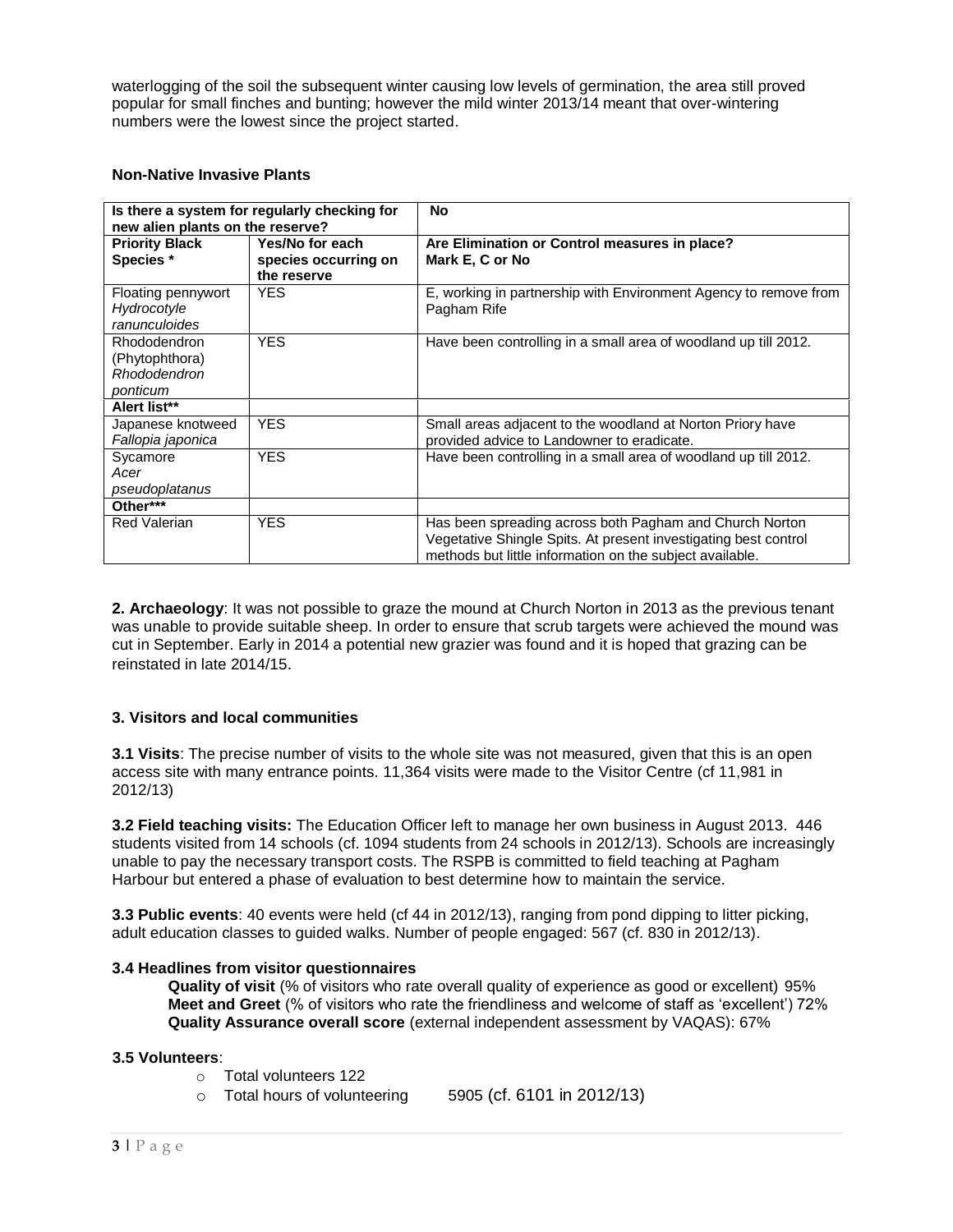**3.6 Pagham Harbour Local Communities Forum**: The Forum met on 15 June 2013 and 27 November 2013, chaired by Cllr Margaret Evans. The forum allows local representatives of different organisations and the general public to gather to hear about progress on the reserve and put forward their views and questions.

**3.7 E-updates:** Interested members of the local community were kept up to speed with key issues through occasional eupdates.

**3.8 Infrastructure projects**: Issues regarding liability for the content of the 1960s/70s uncapped landfill (where the visitor centre is based) inhibited progress in 2013/14; most of the infrastructure works (eg new toilets, path upgrades) are due to take place here. The issues were investigated extensively, and are likely to require sizable insurance premiums to resolve as well as complex planning applications and partnership working with WSCC and the Environment Agency.

**3.9 Pagham Harbour and Coastal Issues Group:** RSPB continued to be an active participant in the group led by Arun District Council and the Environment Agency, seeking to resolve the serious and worrying erosion issue affecting Pagham Beach residents.

**3.10 Club for children**: The RSPB established a Wildlife Explorers club for 8-12 year olds, with five volunteer leaders. The group will meet once a month to do activities such as pond dipping and bug hunting. The Friends of Pagham Harbour donated £1000 to help the group's establishment.

| SSSI/ASSI<br>name | Unit or<br>feature | Name of area                      | Principle<br>management<br>authority | Assessment                | Date     | Reason                                                                                                                                                                                                                                                                                                                          | Remedy                                                                                                                                                                                    |
|-------------------|--------------------|-----------------------------------|--------------------------------------|---------------------------|----------|---------------------------------------------------------------------------------------------------------------------------------------------------------------------------------------------------------------------------------------------------------------------------------------------------------------------------------|-------------------------------------------------------------------------------------------------------------------------------------------------------------------------------------------|
| Pagham<br>Harbour | 1                  | Pagham<br>Lagoon<br>Little Lagoon | <b>RSPB</b><br><b>RSPB</b>           | Unfavorable<br>Recovering | 26/10/10 | An unidentified<br>pollution incident<br>affected the<br>populations of lagoon<br>invertebrates; recent<br>investigations have<br>shown signs of<br>recovery.                                                                                                                                                                   | Continued<br>monitoring, if<br>further incidents do<br>occur, try to<br>establish the<br>cause                                                                                            |
|                   | 3                  | <b>Ferry Field</b>                | <b>RSPB</b>                          | Favorable                 | 01/10/08 | N/A                                                                                                                                                                                                                                                                                                                             | N/A                                                                                                                                                                                       |
|                   | 5                  | Yeomans & Mill<br>Pond Marsh      | <b>RSPB</b>                          | Favorable                 | 28/01/10 | N/A                                                                                                                                                                                                                                                                                                                             | N/A                                                                                                                                                                                       |
|                   | 6                  | Church<br>Commissioners<br>South  | C Spiby                              | Favorable                 | 01/10/08 | N/A                                                                                                                                                                                                                                                                                                                             | N/A                                                                                                                                                                                       |
|                   | $\overline{7}$     | Church<br>Commissioners<br>North  | C Spiby                              | Favorable                 | 01/10/08 | N/A                                                                                                                                                                                                                                                                                                                             | N/A                                                                                                                                                                                       |
|                   | 8                  | <b>North Fields</b>               | C Spiby                              | Favorable                 | 01/10/08 | N/A                                                                                                                                                                                                                                                                                                                             | N/A                                                                                                                                                                                       |
|                   | 9                  | Halsey's Farm                     | <b>RSPB</b>                          | Favorable                 | 28/01/10 | N/A                                                                                                                                                                                                                                                                                                                             | N/A                                                                                                                                                                                       |
|                   | 10                 | Church Norton<br>wood             | Mr Black                             | Unfavorable<br>Recovering | 29/04/09 | There was very little<br>regeneration of the<br>native trees, with the<br>lower storey being<br>dominated by<br>Sycamore and<br>Rhododendron and<br>dense Bracken.<br><b>Under Woodlands</b><br>Grant Scheme much<br>of the Sycamore and<br>Rhododendron has<br>been removed and<br>the Bracken is under<br>successful control. | Control of<br>Sycamore and<br>Bracken, removal<br>Rhododendron,<br>and ensure the<br>regeneration of<br>native trees (by<br>planting if<br>necessary).<br>Bramble has<br>become an issue. |
|                   | 11                 | <b>Horse Fields</b>               | Mr Black                             | Favorable                 | 28/01/10 | N/A                                                                                                                                                                                                                                                                                                                             | N/A                                                                                                                                                                                       |
|                   | 12                 | The Harbour:                      | Bourne                               | Favorable                 | 28/01/10 | N/A                                                                                                                                                                                                                                                                                                                             | N/A                                                                                                                                                                                       |

#### **4. Statutory condition assessments and consents**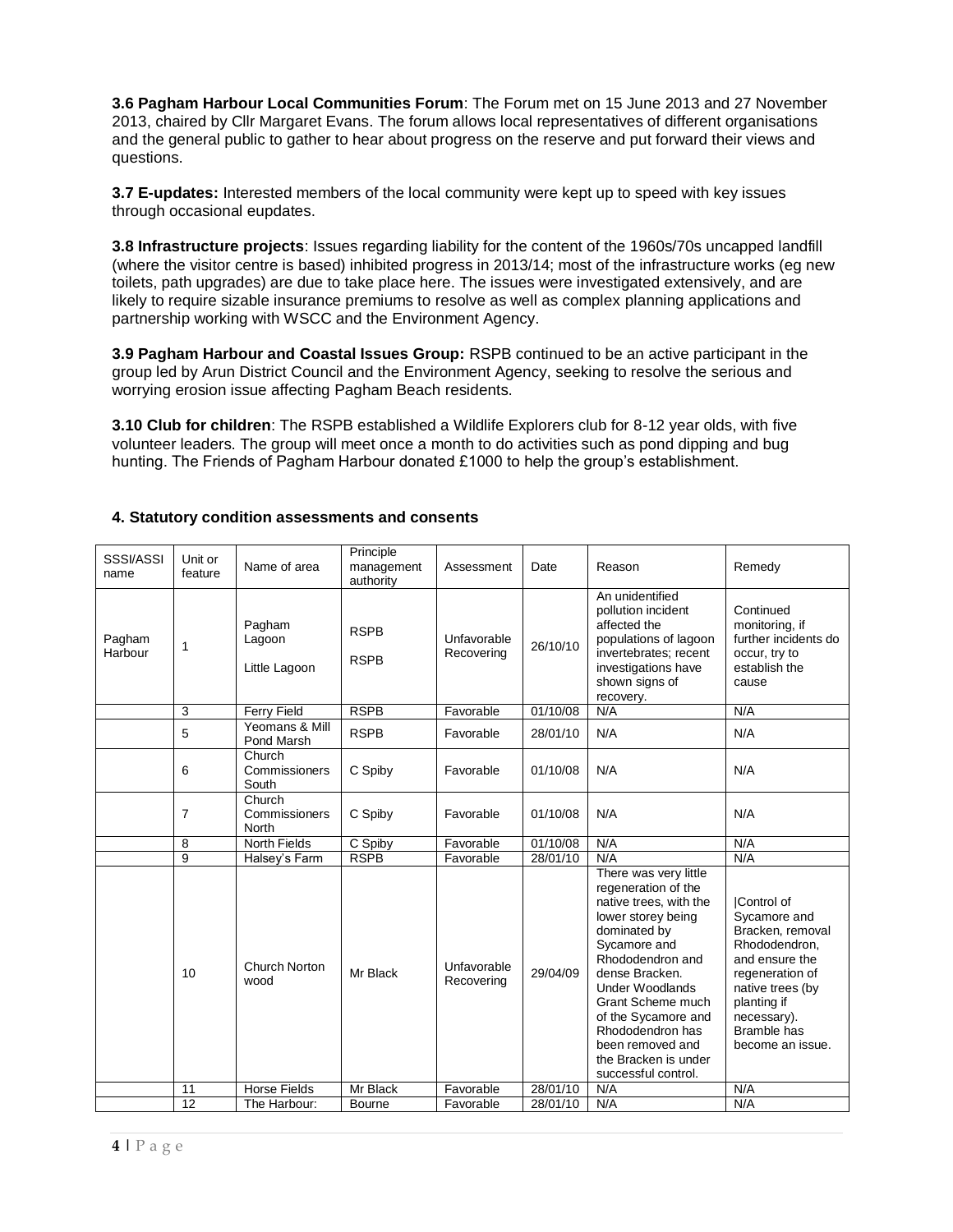|                        | East                                     | Leisure,<br>RSPB, Bells                                          |                            |          |                                                                                                                                                                                                                                                              |                                                                                                                              |
|------------------------|------------------------------------------|------------------------------------------------------------------|----------------------------|----------|--------------------------------------------------------------------------------------------------------------------------------------------------------------------------------------------------------------------------------------------------------------|------------------------------------------------------------------------------------------------------------------------------|
| 14                     | Tern Island and<br>Church Norton<br>Spit | <b>RSPB</b>                                                      | Favorable                  | 12/09/08 | N/A                                                                                                                                                                                                                                                          | N/A                                                                                                                          |
| 15                     | Pagham Beach<br>Foreshore                | <b>RSPB</b>                                                      | Favorable                  | 10/06/10 | N/A                                                                                                                                                                                                                                                          | N/A                                                                                                                          |
| 16                     | Church Norton<br>Spit to The<br>Severals | RSPB&<br>Nelson-<br><b>Smiths</b>                                | Favorable                  | 10/06/10 | N/A                                                                                                                                                                                                                                                          | N/A                                                                                                                          |
| 17                     | Torrence spur                            | George<br>Torrence                                               | Favorable                  | 01/10/08 | N/A                                                                                                                                                                                                                                                          | N/A                                                                                                                          |
| 18                     | Sidlesham<br>landfill                    | <b>RSPB</b>                                                      | Favorable                  | 01/10/08 | N/A                                                                                                                                                                                                                                                          | N/A                                                                                                                          |
| 19                     | <b>West Side</b><br>Copse                | <b>RSPB</b>                                                      | Favorable                  | 01/10/08 | N/A                                                                                                                                                                                                                                                          | N/A                                                                                                                          |
| 20                     | The Harbour<br>(North)                   | <b>RSPB &amp; Mike</b><br>Bond/EA                                | Favorable                  | 01/10/08 | N/A                                                                                                                                                                                                                                                          | N/A                                                                                                                          |
| 21                     | The Harbour<br>next to Pagham<br>Spit    | <b>RSPB</b>                                                      | Favorable                  | 01/10/08 | N/A                                                                                                                                                                                                                                                          | N/A                                                                                                                          |
| 24                     | Pagham Spit                              | <b>RSPB</b>                                                      | Favorable                  | 10/06/10 | N/A                                                                                                                                                                                                                                                          | N/A                                                                                                                          |
| 4                      | The Severals                             | Nelson<br><b>Smiths</b>                                          | Unfavorable<br>Recovering  | 12/04/05 | Reeding over of open<br>water and<br>encroachment of<br>willow scrub. Under<br>an agreement<br>between NE and the<br>landowner, remedial<br>work was carried out<br>in autumn 2005.<br>However, no work on<br>the area since.                                | Re-establish the<br>open water; carry<br>out regular<br>management of<br>the reedbed and<br>removal of some of<br>the scrub. |
| 22                     | <b>Breach Pool</b><br>and The Scrape     | RSPB on<br>behalf of<br>Ashmarden,<br>but not the<br>Rife itself | Unfavorable<br>Recovering  | 27/10/08 | This area was part of<br>the mitigation for the<br>River Lavant relief<br>scheme. A series of<br>new water control<br>devices were placed<br>in the unit that had<br>not achieved the<br>desire effect and so<br>habitat had not<br>developed as<br>planned. | <b>Discussions</b><br>ongoing with NE to<br>ensure best<br>management of<br>this area.                                       |
| 23<br>(outside<br>LNR) | Pagham Beach<br>(part of SSSI)           | PBHL                                                             | Unfavorable<br>(no change) | 10/06/10 | Vegetative shingle<br>dominated with<br>escaped garden<br>plants                                                                                                                                                                                             |                                                                                                                              |

## **5. Agreements With Landowners**

Good dialogue and discussions have been ongoing with landowners within the LNR ready for WSCC to proceed towards redeclaration of the boundary in 2015/16.

## **6. Finances**

| Income (k) | £ ('000s) | <b>Expenditure</b> | £ ('000s) |
|------------|-----------|--------------------|-----------|
| Net income | $+230$    | Net expenditure    | $-211$    |
|            |           |                    |           |
|            |           | Net summary        | +19       |

## **Financial summary:**